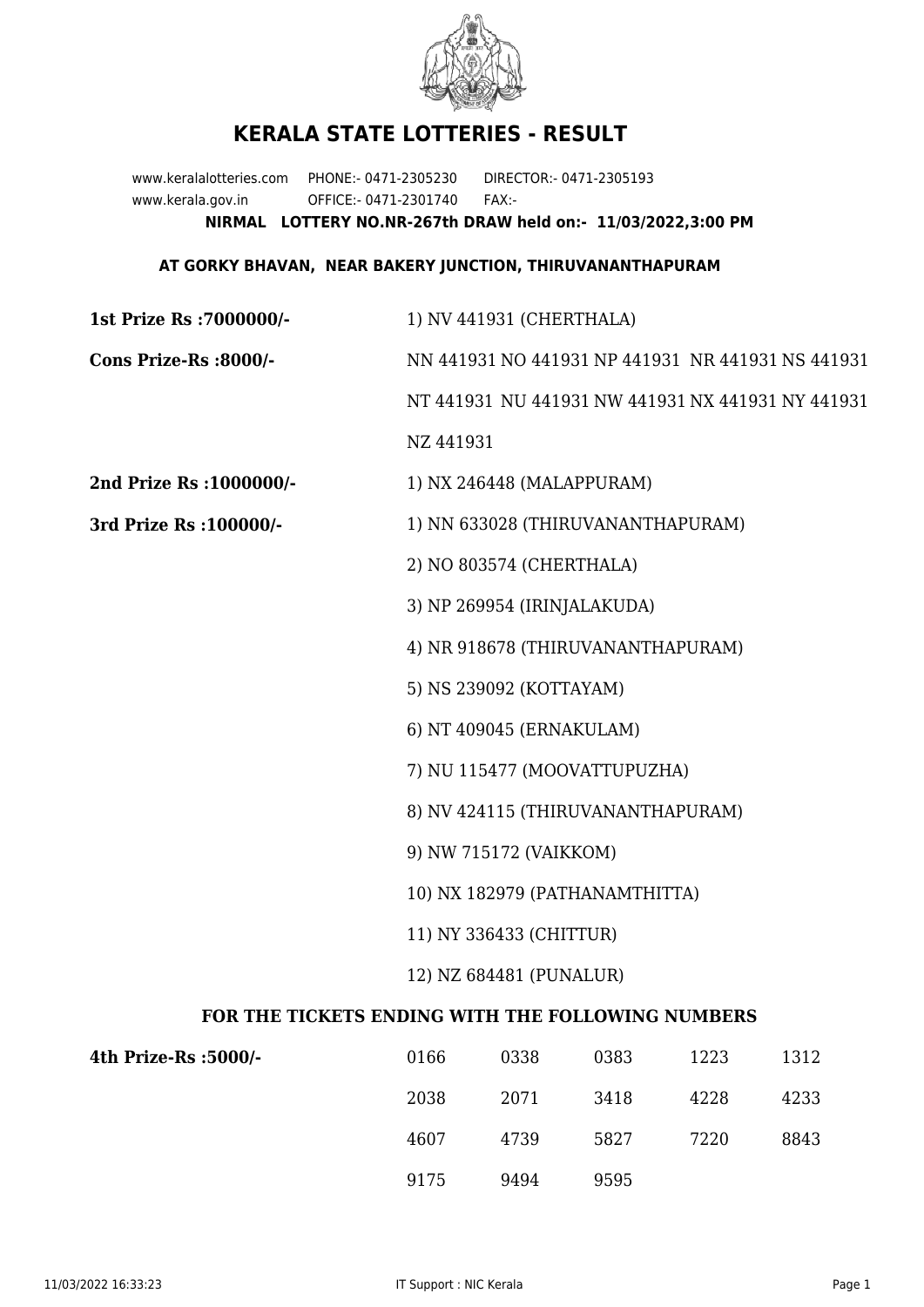| 5th Prize-Rs : 1000/- | 0226 | 0633 | 0846 | 0919 | 1745 |
|-----------------------|------|------|------|------|------|
|                       | 1825 | 2093 | 2395 | 2477 | 2567 |
|                       | 2816 | 3045 | 3703 | 3929 | 4202 |
|                       | 4507 | 4733 | 4844 | 5253 | 5494 |
|                       | 6040 | 6301 | 6499 | 6530 | 6572 |
|                       | 6750 | 6955 | 7139 | 7778 | 8117 |
|                       | 8320 | 8404 | 9362 | 9466 | 9636 |
|                       | 9950 |      |      |      |      |
| 6th Prize-Rs :500/-   | 0009 | 0049 | 0171 | 0183 | 0262 |
|                       | 0328 | 0370 | 0428 | 0554 | 0849 |
|                       | 1022 | 1131 | 1310 | 1381 | 1438 |
|                       | 1546 | 1733 | 2039 | 2252 | 2271 |
|                       | 2325 | 2357 | 2359 | 2371 | 2374 |
|                       | 2575 | 2636 | 2999 | 3206 | 3268 |
|                       | 3282 | 3558 | 3790 | 3903 | 3905 |
|                       | 3940 | 3970 | 4168 | 4250 | 4320 |
|                       | 4430 | 5045 | 5154 | 5277 | 5560 |
|                       | 5587 | 5695 | 5983 | 6077 | 6100 |
|                       | 6216 | 6389 | 6573 | 6697 | 6760 |
|                       | 6822 | 6953 | 7090 | 7122 | 7263 |
|                       | 7343 | 7399 | 7523 | 7571 | 8096 |
|                       | 8206 | 8351 | 8458 | 8532 | 8626 |
|                       | 9012 | 9129 | 9246 | 9325 | 9364 |
|                       | 9620 | 9854 | 9863 | 9965 |      |
| 7th Prize-Rs : 100/-  | 0017 | 0043 | 0129 | 0135 | 0236 |
|                       | 0657 | 0799 | 0968 | 1003 | 1353 |
|                       | 1499 | 1551 | 1792 | 2033 | 2115 |
|                       | 2293 | 2417 | 2540 | 2603 | 2639 |
|                       | 2644 | 2713 | 2883 | 3037 | 3067 |